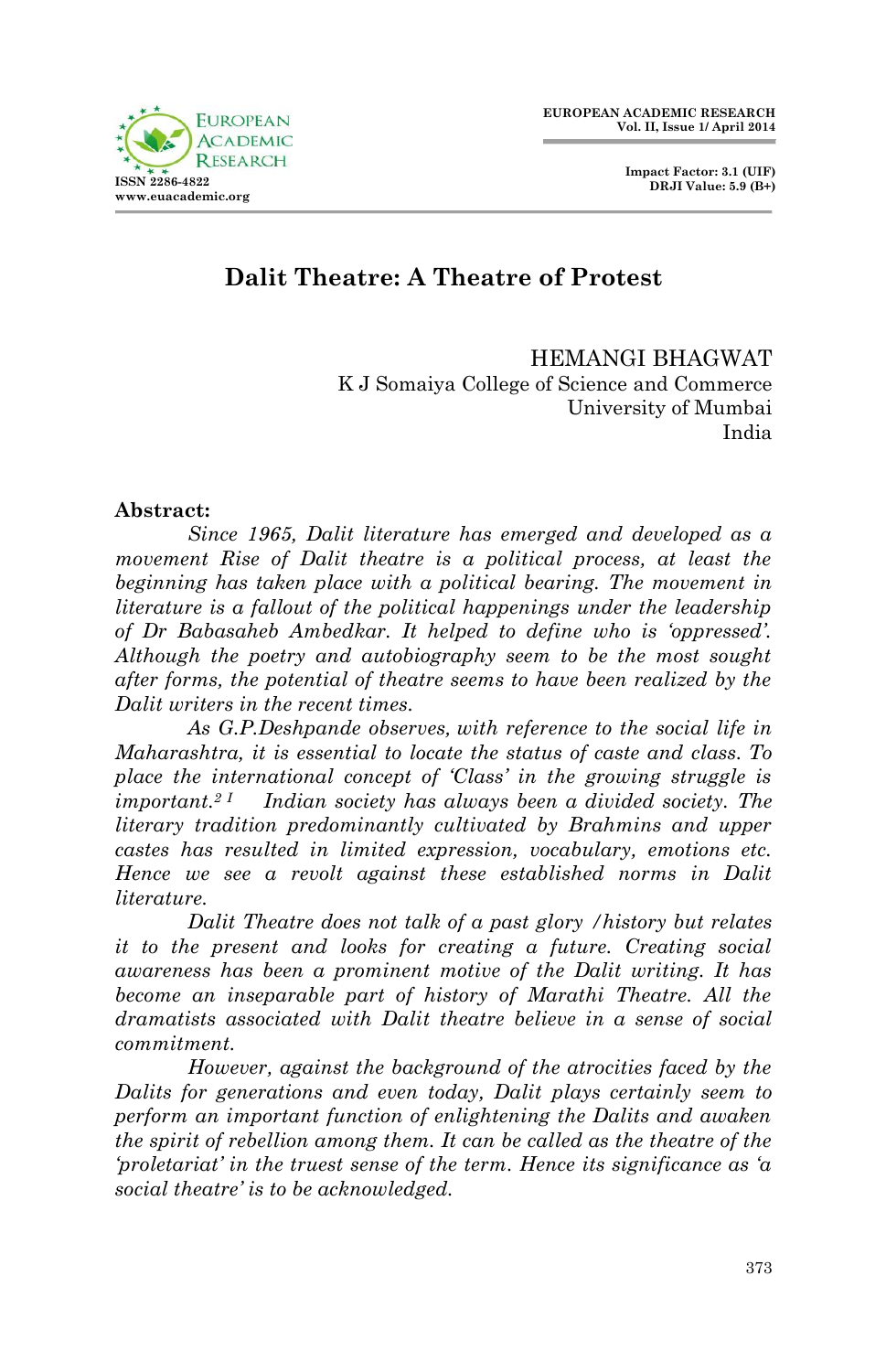**Key words:** Oppressed, Revolt, Class, Spirit of Rebellion, Social Theatre

Since 1965, Dalit literature has emerged and developed as a movement Rise of Dalit theatre is a political process, at least the beginning has taken place with a political bearing. The movement in literature is a fallout of the political happenings under the leadership of Dr Babasaheb Ambedkar. It helped to define who is 'oppressed'. Since the times of Jyotiba Phule, there has been an attempt to define the oppressed and then unify them. The Dalit Literary Movement has made it a meaningful exercise to look at literature as a movement. In Dalit theatre, a sense of commitment is quite vocal. Although the poetry and autobiography seem to be the most sought after forms, the potential of theatre seems to have been realized by the Dalit writers in the recent times.

Considering the fact that Dalit literature is a literature of revolution, historically, the saint poetry could be called the first voice of revolution. The saint poetry which was a manifestation of Bhakti movement was fighting against Brahminism.<sup>1</sup> Saint Eknath challenged the dominance of Sanskrit by putting the case of Prakrit; also he contributed to the folk-tradition like *Gondhal, Bharud* etc. Tukaram challenged monopoly of Brahmins to seek knowledge.

The word 'Dalit' itself means one who is exploited, deprived of the privileges. Influenced by the philosophy of Budhha and Mahatma Phule and mainly inspired by the teachings of Dr. Babasaheb Ambedkar, Dalit theatre has emerged as an expression of the sufferings of the community suppressed for centuries. It was a theatre of revolt to begin with.

As G.P.Deshpande observes, with reference to the social life in Maharashtra, it is essential to locate the status of caste and class. To place the international concept of 'Class' in the growing struggle is important.2 Our society has always been a divided society. The literary tradition predominantly cultivated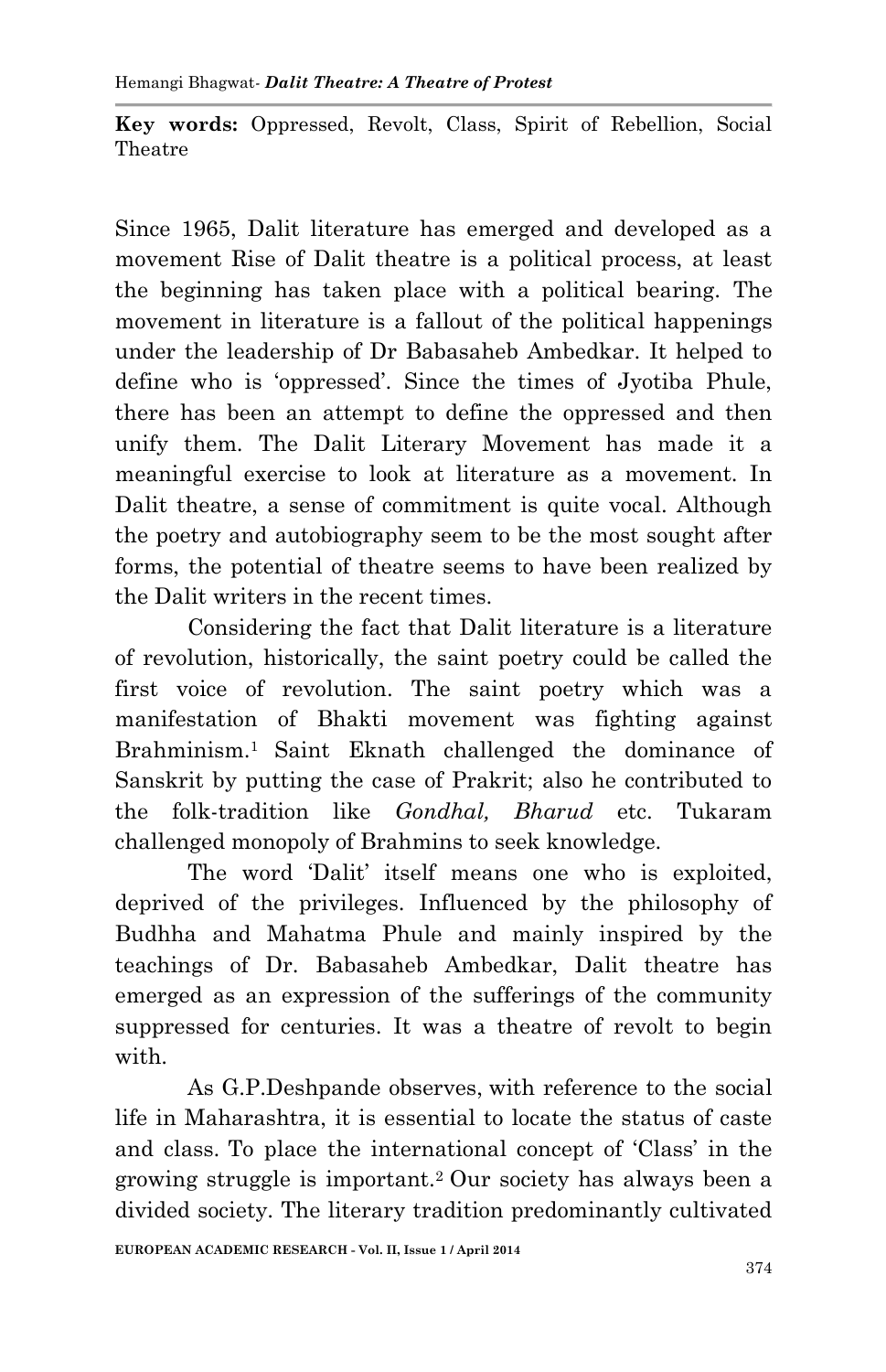by Brahmins and upper castes has resulted in limited expression, vocabulary, emotions etc. Hence we see a revolt against these established norms in Dalit literature. At this point a mention is deserved for the literature written by non-Dalits about the neglected segments of society in the past, by writers like S.M.Mate. <sup>3</sup>

Dalit Theatre does not talk of a past glory /history but relates it to the present and looks for creating a future. Creating social awareness has been a prominent motive of the Dalit writing. It has become an inseparable part of history of Marathi Theatre. All the dramatists associated with Dalit theatre believe in a sense of social commitment.

Dalit Theatre is the theatre that uses Dr. Ambedkar's teachings as its foundation. The socio-historical background related to the rise of Dalit theatre included the mass-conversion with the inspiration of Dr. Ambedkar and the postindependence constitutional provisions.4 There have been plays dealing with the issues of the exploited sectors like the *devdasis,* the problem of the bonded laborers etc. However the discussion of Dalit theatre in the context of the present thesis would confine to the theatre by those writers whose works are based on the teachings and philosophy of Dr. Ambedkar. It was realized that the language of theatre could be the best medium to reach out to the literate as well as the illiterate section of the society. Hence it would be the most appropriate medium to articulate the feeling of suffering of the Dalits. If we interpret Dalit literature as a voice against oppression, and so also Dalit theatre, it can be traced back to the pre-independence times. For example, the instances of Dalit theatre could be given from the plays written in 1932- *Sanatan Dharmacha Panchrangi Tamasha* by Kisan Faguji, the *Satyashodhak Jalse* by Shahir Dongre and so on.

Modern Dalit theatre has a tradition of folk-art. The form of *Vaga-Natya* arose from this tradition. The theatre dealt with themes in confirmation with the traditional theatre. The *Satya-shodhaki Jalse* were performed to carry on the thoughts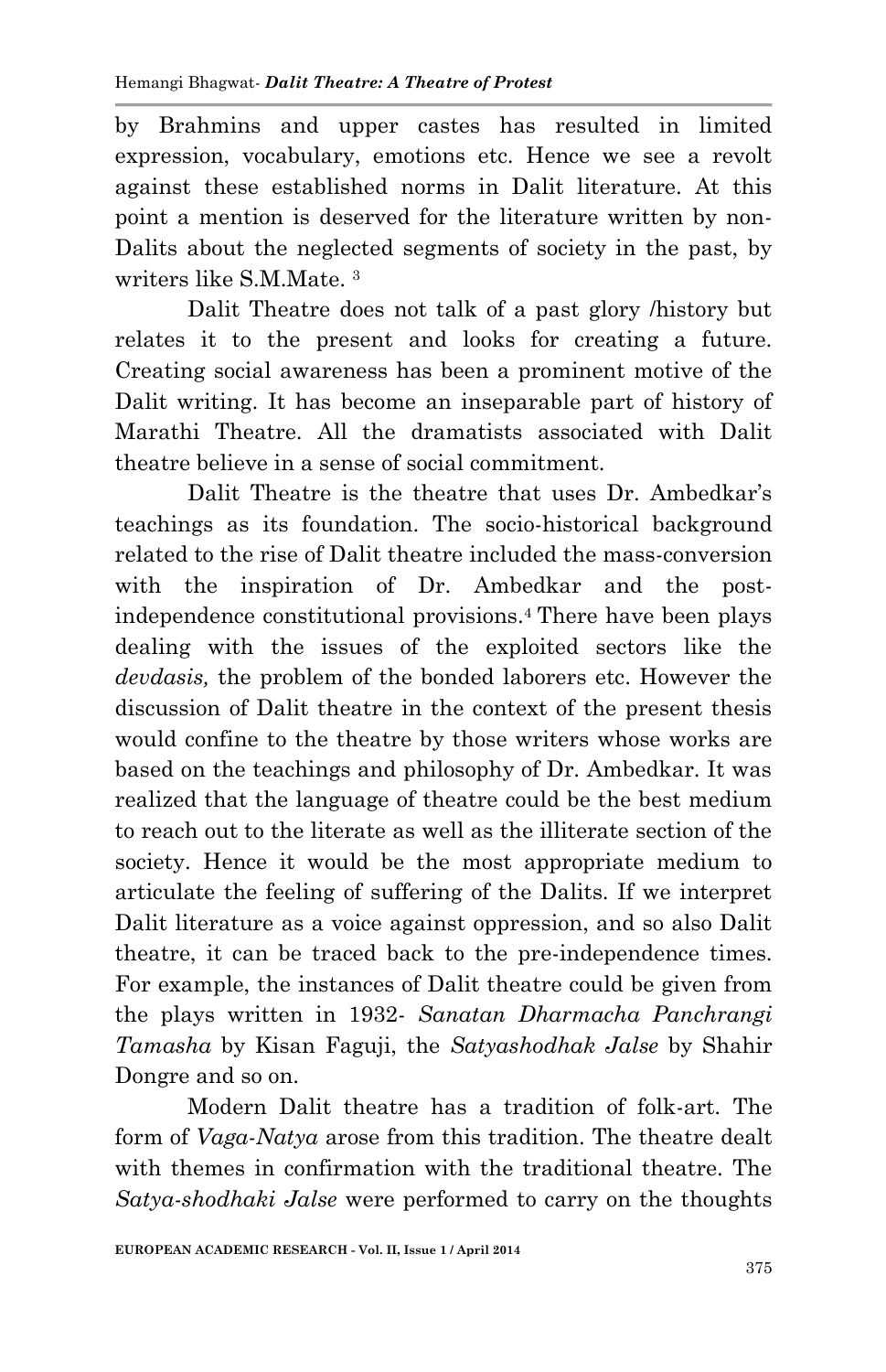of Mahatma Phule, mainly against caste discrimination and for right to education. This tradition was continued by the *Ambedkari Jalse* for the cause of social enlightenment.

The Dalit theatre inherited all the earlier traditions though mainly performing within proscenium theatre tradition. The overall themes reflected in the Dalit theatre included the theme of injustice to the less privileged castes, unjust incidents in epics like *Shambookvadh,* events in the life of Budhha, themes based on the teachings of Dr. Ambedkar, gender discrimination, call for social justice etc.

Post-independence period saw a surge of play-writing with plays by Gangadhar Pantawne- *Manuskiche Banda*, Datta Bhagat-*Pinjryatil Popat* etc. In the first stage of Dalit theatre, the dramatists have tried to awaken the spirit among the Dalits, without losing the form of the theatre.

In the second phase of the movement of Dalit theatre, Datta Bhagat, Premanand Gajwi, Sanjay Pawar etc. could carry this movement with a wider perspective and hence their plays made an appeal even on the commercial stage. Significant among the Dalit writers are B.B. Shinde, Prabhakar Dupare, Sanjay Pawar, Prakash Tribhuvan, Premanand Gajwi, Datta Bhagat, Avinash Dola, Amar Ramteke, Sanjay Jivane, Texas Gaikwad, Rustam Achalkhamb, Ashok Handore, Ashwaghosh Kamble, Bhimsen Dethe, Shukracharya Gaikwad, Kamlakar Dahat and others.

There are several objections raised to the phenomenon of Dalit theatre. No doubt, Dalit theatre is a necessity of the society and a theatre of commitment. Theatre study as a discipline implies a study of actors, dramatists, producers and audience. Dalit playwright needs to decide who is his audience – Dalit or non-Dalit and why does he wish to write—to awaken the Dalits or to entertain them? Perhaps the Dalit writers need to write for the Dalits first, write about the struggle and the mental stress, the superstitions in their society. Hence Dalit theatre needs to portray this spirit of revolt. At the same time it needs to keep up with the modern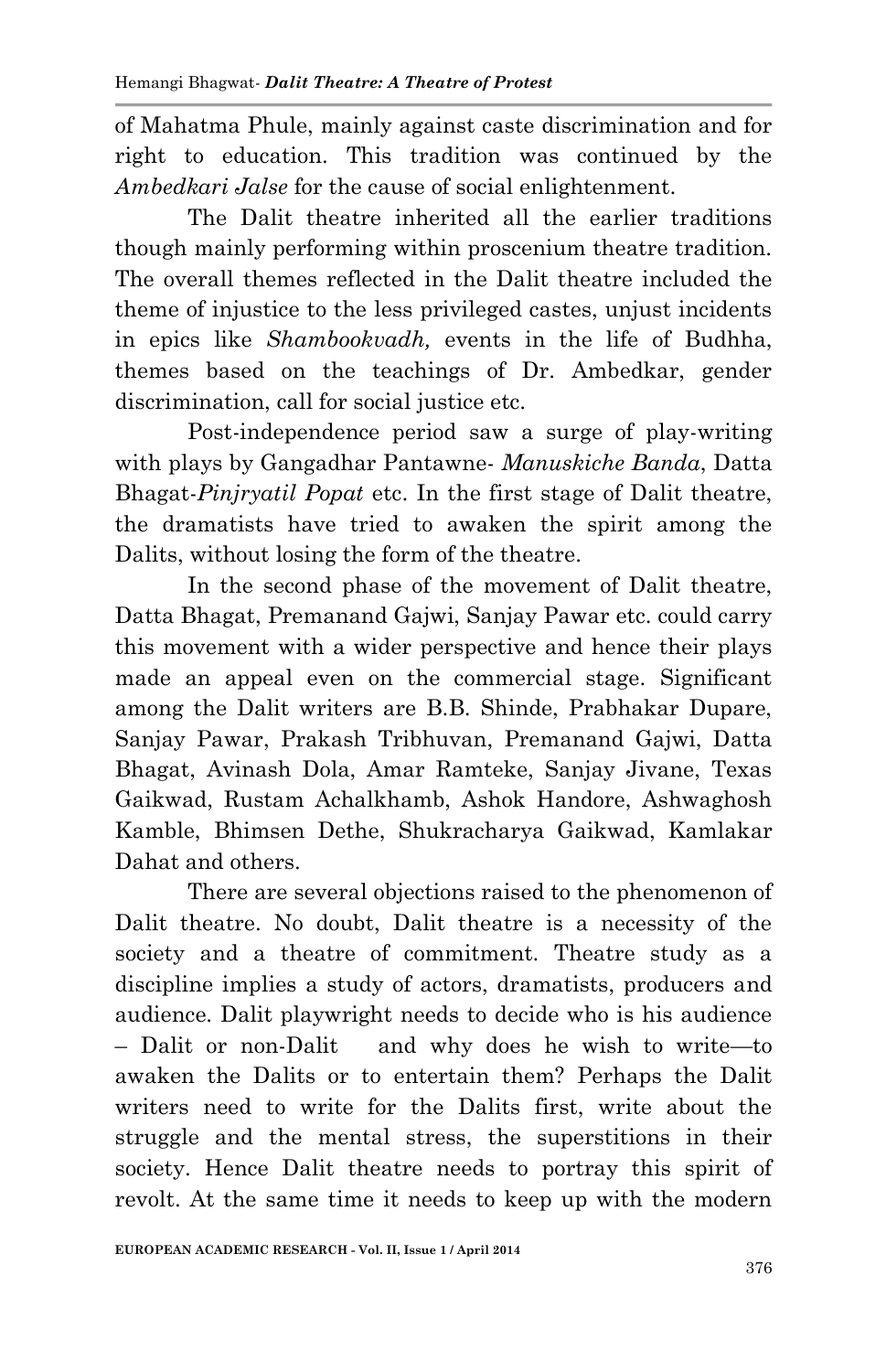times, the changing problems including those of the urban Dalits and so on.

Plays like *Jalwa* by Texas Gaikwad are meant only for Dalit audience whereas plays like *Awarta, Kaiphiyat* by Datta Bhagat and *Devnavri, Tanmajori* by Gajwi appealed to the non-Dalit audience as well. Hence while writing the play, it is important to consider the fact that the thought process should be central and it should reach Dalit as well as non-Dalit audience since the Dalit theatre aims at liberation of human beings. Dr. Shreeram Lagoo had contradicted the term 'Dalit' as a category for play-writing. 'Dalitness' cannot be eternal according to him.5 Dr. Lagoo seems to be missing the crux of the term 'Dalit'. It is no longer a term used for social backwardness but a new phrase associated with resistance, protest and rebellion. Baburao Bagul, the noted short-story writer and critic, defined 'Dalit' as the one who fights against injustice of all kind-economic, social, political and religious.<sup>6</sup> Also, the deconstructionist trend that resists grand narrative rejects the conventional meaning of the term 'Dalit' within the conventional linguistic structure and announces the new meaning propounded by Bagul.

There is another issue often debated— which, in fact, is an old debate--whether the Dalit plays should be written by Dalits only or even the non-Dalits could write them. Datta Bhagat believes that non-Dalit playwrights too can write Dalit plays.<sup>7</sup> Gajwi stated that the word Dalit is no longer a casteist word, it has acquired the sensitivity which aims at the wellbeing of the entire humanity. He endorsed Bhagat's view of plays written by the non-Dalits by illustrating *Kaaran* by Tushar Bhadre, *Zhulwa* (an adaptation of a novel by Uttam Bandu Tupe) by Chetan Datar which have contributed to the Dalit theatre in the sense of exposing the issues. *Suryaasta* by Jaywant Dalwi flops whereas *Zhulwa*, *Lokakatha-78* (by Ratnakar Matkari) make an impact. Thus developing Dalit sensibility has to be given importance according to some critics. However, another view stresses that the true expression of the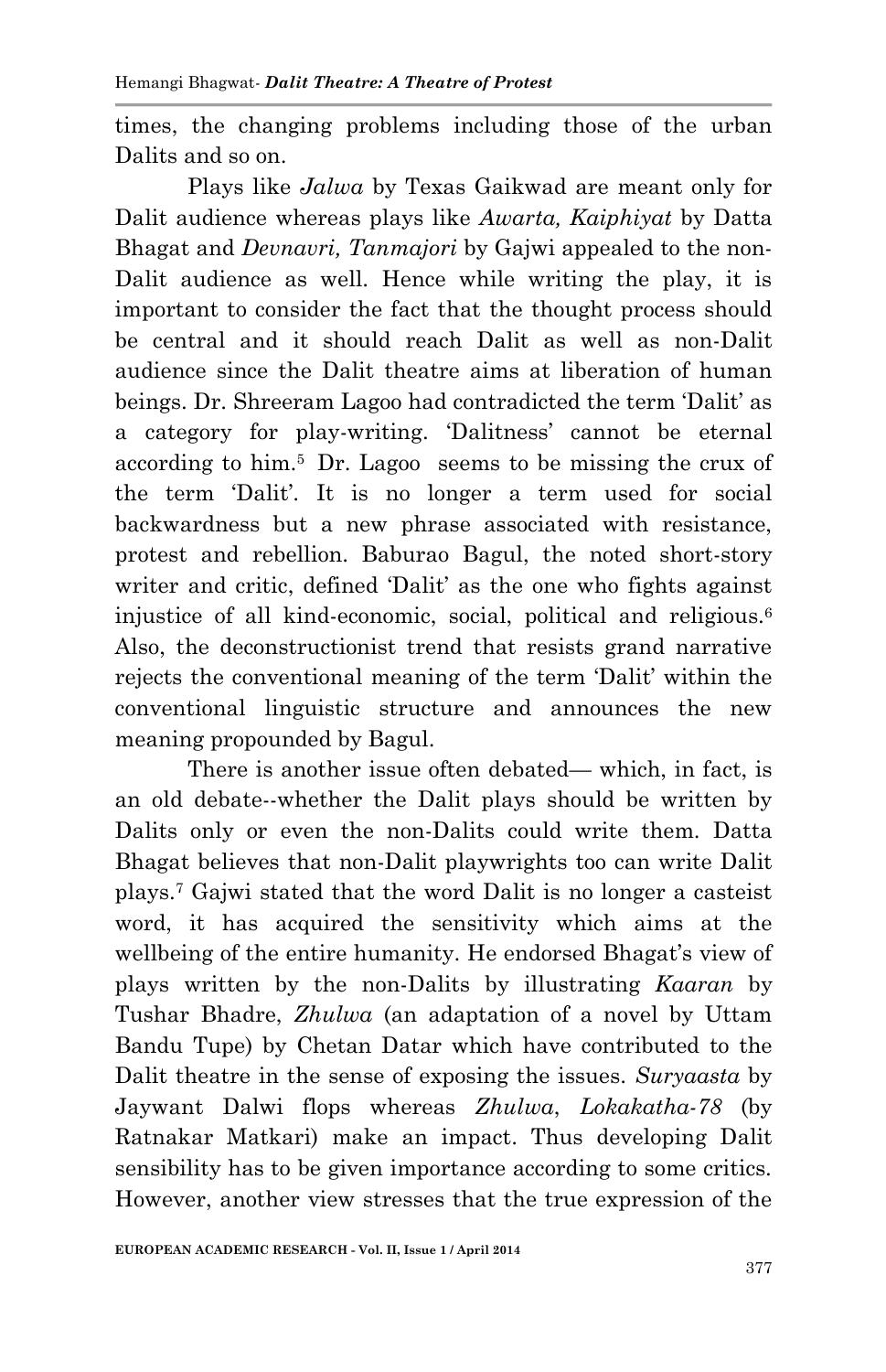problems of Dalits can occur in the theatre if the plays are written by the Dalits themselves.

Datta Bhagat, a conscious writer and critic himself, has called Mahatma Phule's *Tritiya Ratna* as the first play not only in Dalit Theatre, but in the entire history of Marathi drama. His argument has been that of the presence of the element of modernity in the play. It is debatable whether it can be called the first Marathi play.8 Nevertheless, *Tritiya Ratna* can be held as a significant piece of work which challenged the established religion.

Bhagat has tried to present in his plays the ideological politics which is rare in the entire Marathi theatre scene. For example his plays *Kheliya* and *Wata-Palwata* have a multilayered social and cultural level. Especially in *Wata-Palwata* Datta Bhagat has tried to portray the deterioration of the Ambedkar's movement after his death in 1956. Bhagat shows this through the tensions between three generations. The first generation represented by Kaka, an illiterate person awed by the personality of Dr. Ambedkar and ready to face hardships. The post-independence period witnessed various facilities offered to the Dalit community. As a result, this generation started thinking on several levels. However, through the character of Prof.Satish Godghate, Bhagat shows that this has resulted in making the Dalit movement defunct. Third generation is frustrated with the selfish political parties which have taken advantage of the Dalit community. Hence this generation tries to revolt against the country, as represented through Arjun's character. Here Bhagat makes an important point; the Ambedkar movement getting a setback due to the transitions of times. Bhagat also touches upon issues like politics affecting the field of education, the issue of inter caste marriages, the attitudes of the so called higher castes of looking at the Dalits especially in the rural areas and the hypocrites like Dasrao Guruji who are fake freedom fighters. Bhagat also points out the second generation of Dalits trapped in the Hindu superstitions; as is evident through the belief in the re-birth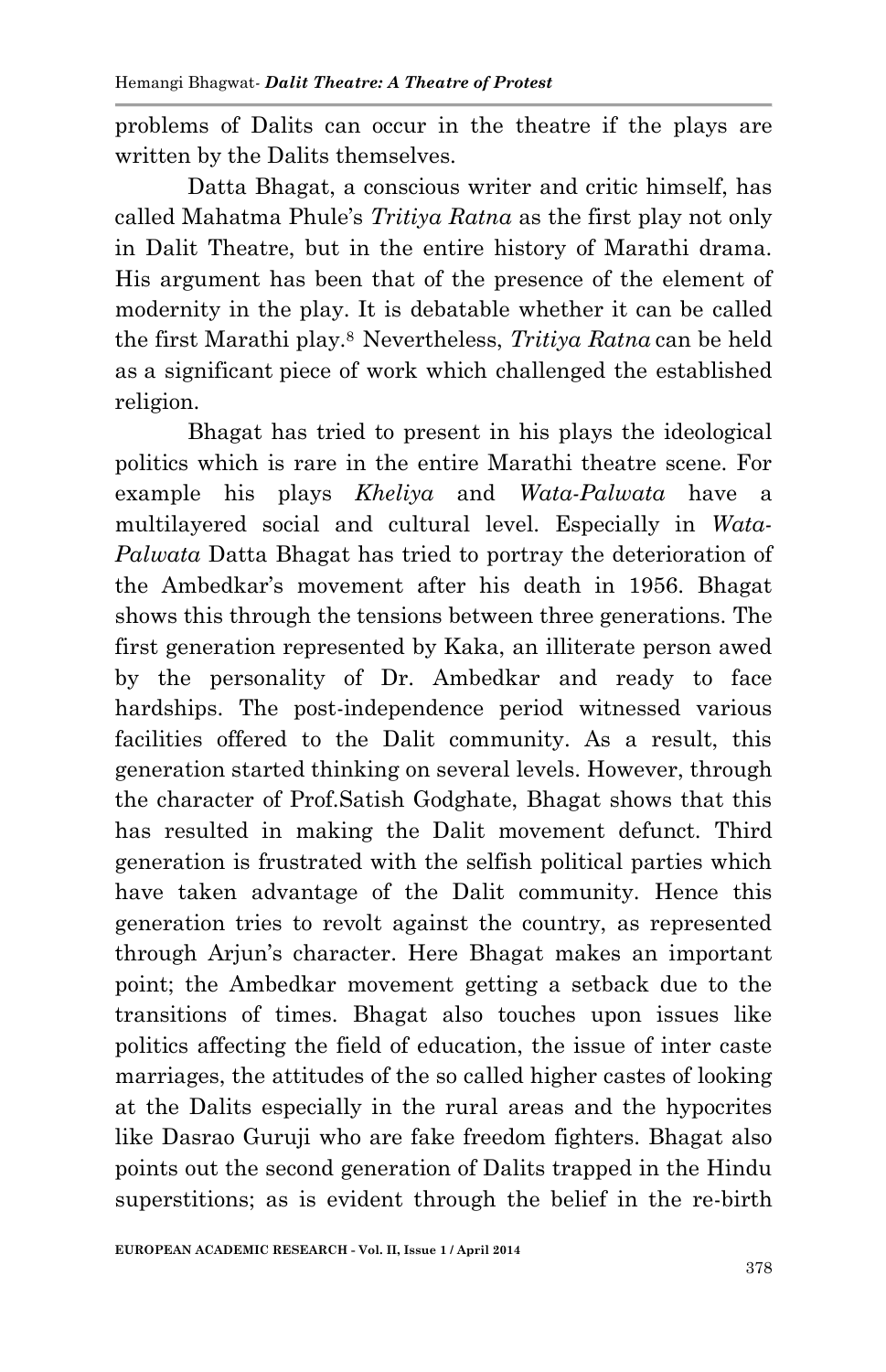expressed by Satish.

Premanand Gajwi is a writer making a difference to the Marathi Theatre. He proclaims that he is more concerned about the problems around him than merely concentrating on the aesthetic aspect. He also considers it his duty to make people aware of the existing social problems. (Gokhale,  $337$ <sup>9</sup> All his plays seem to manifest this commitment. He mentioned *Wata Palwata* and *Thamba Ramrajya Yet Aahe* as remarkable plays of the time.

His *Ghotbhar Paani*, a one-act play presented in 1977 created a record by over five hundred performances. The oneact play poignantly showed the struggle for getting a sip of water, a basic necessity of human beings by the Dalit community in villages. The play was written on the background of the movement by Baba Adhav called *Ek Gav ek Panavtha*, the movement by Jayprakash Narayan proclaiming total revolution, the scattered Dalit leadership etc. It received the award by Maharashtra State in 1980/81. Gajwi's chairing Dalit Rangabhoomi conference, his middle class affiliations, his plays like *Jay Jay Raghuvir Samartha,* confused both—his Dalit brothers as well as the non-Dalits. In addition to this, eyebrows were raised when he wrote *Kirwant*, about a sub-sect of Brahmins with almost an outcaste status.

The focus in his plays is the relations between people and the outside world, as he himself has stated. Hence one sees the themes in his plays ranging from the *Kirwant* Brahmins, *Devnavri* based on Devdasi custom, *Tanmajori* about the bonded labour, *Gandhi Ani Ambedkar* about the two stalwart leaders and *Jay Jay Raghuvir Samartha* exposing the hollowness of the so-called spiritual sect etc.

Gaiwi states:

I had never thought of myself as a Dalit writer. I don't belong to the group of playwrights who see themselves as contributing to the Dalit movement by writing about the scheduled castes. Dr. Babasaheb Ambedkar said society must be in a constant state of progression." (Gajwi,  $5^{10}$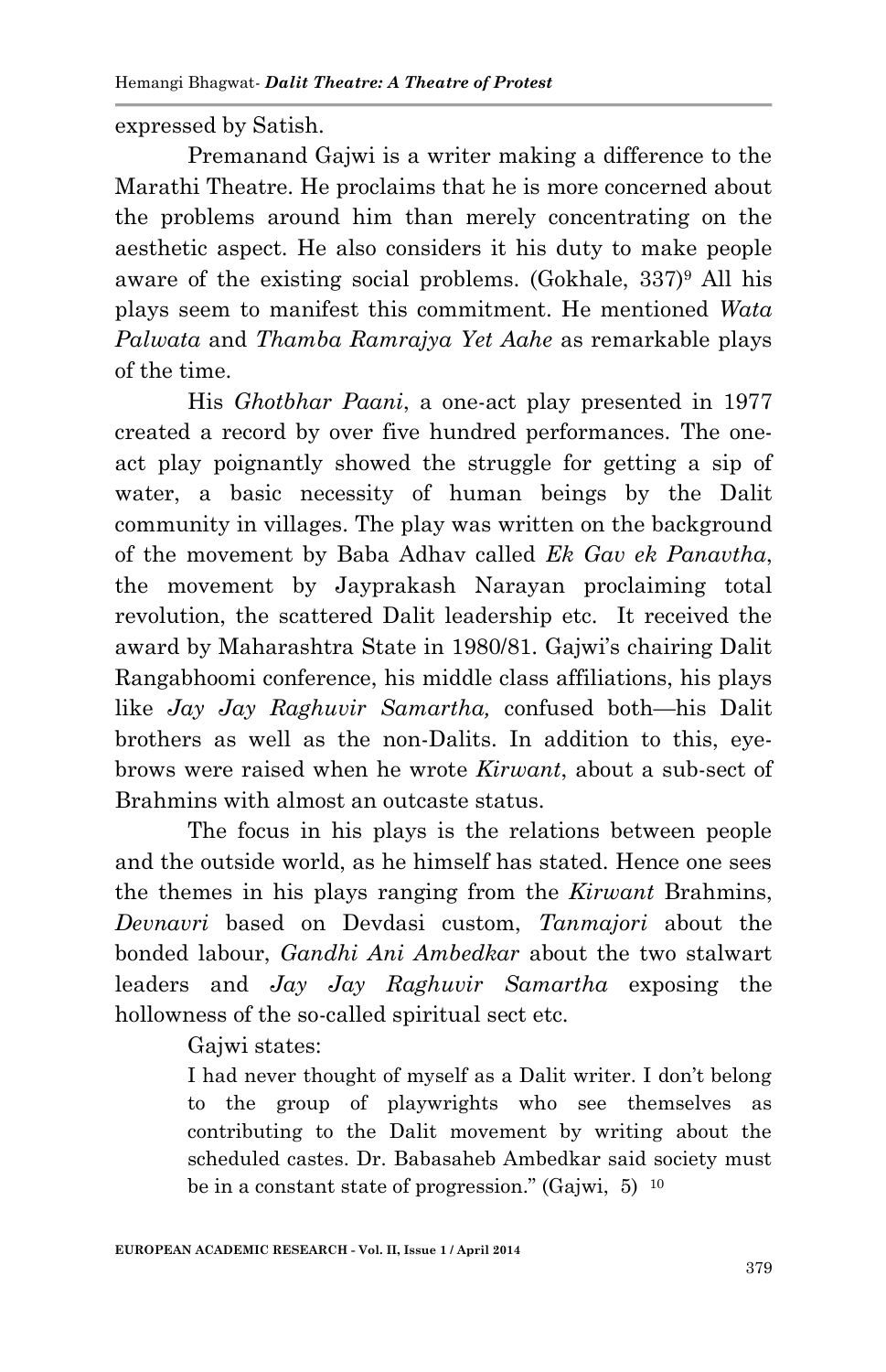However the play cannot be called a Dalit play since it would fall outside the category of 'Dalit' considered for the present discussion. Sanjay Pawar's *Kon Mhantoy Takka* portrays the problems of the tribal community- the Nomadic tribes which were considered outside the *ati-shudra* by the society. This play, again, by Gajwi's definition would be termed a Dalit play since it depicts the oppressed class as is *Kaaran* by Tushar Bhadre based on the lives of *Jogti* and *Jogtin* custom. However these plays are not discussed here since they fall outside the framework chosen.

Gajwi has raised questions about the need to record the present and states that after converting to a new religion there was no need to write about the past lives. According to him, the constant looking back explains, at least partially, the absence of 'modern' plays in Dalit literature.(Gajwi,p.330.)<sup>11</sup>. Gajwi's argument, however, cannot be accepted totally because history of a community and its past often become a source of inspiration to a creative writer. So, if a Dalit writer turns to his past drawing inspiration that would certainly help him as an artist and in doing so, if he turns out to be aggressive, he should not be blamed.

Gajwi's *Gandhi Ani Ambedkar* is no doubt a Dalit play since it deals with Ambedkar and Mahatma Gandhi, the two significant thinkers. A discussion- play dealing with Mahatma Gandhi and Babasaheb Ambedkar, two statwarts contributed to the creation of India. It takes the uncompromising form of a debate. The progression of history is echoed in the agreement and disagreements of the two leaders. Hence it is a political play too. Instead of creating dramatic events, the play presents before us an ideological conflict. Character of *Vidushak* is created as a link between Gandhi and Ambedkar as well as these two and the masses. While dealing with these two demigod like figures in the Indian psyche, it was essential to have a detachment while searching for their visions. Many have tried to understand/comprehend the thoughts of Gandhi as well as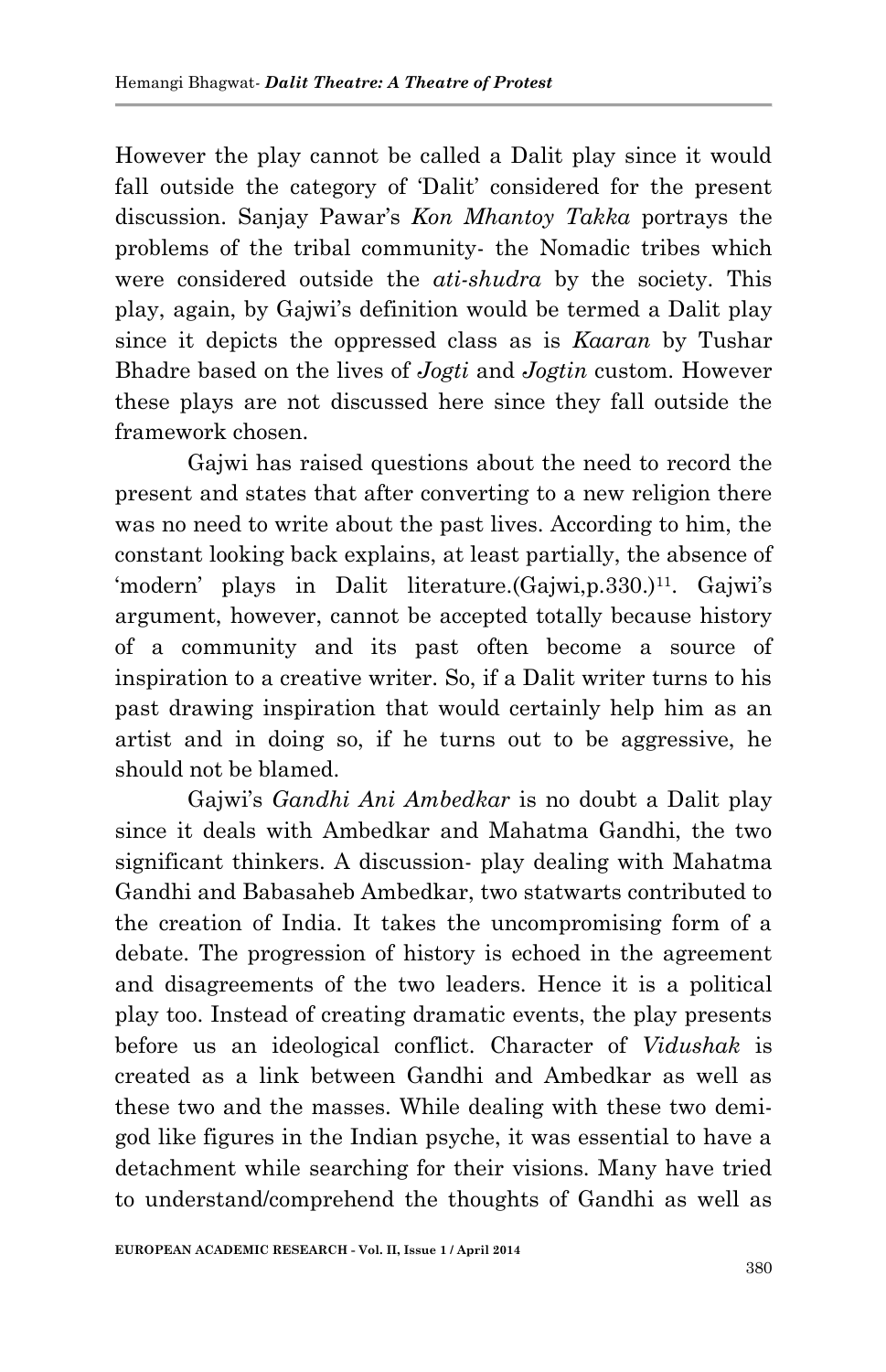Ambedkar. *Vidushak* asks questions regarding this dilemma. While *Vidushak* discusses the problem they have with each other's position it appears that neither is entirely right nor wrong. Ambedkar comments about not having a mother land. He called Gandhiji an illusion. *Vidushak*'s questions provoke Gandhi and Ambedkar into revealing themselves and confronting each other on points of ideological difference. No solutions are found to the problems the emergent nation had to face before and after independence. Therefore the play suggests no moral. Perhaps this must be the reason why the audience could not digest it in spite of receiving the critical acclaim. Though far from a conventional mainstream theatre, the play was brought to the mainstream by Lata Narvekar, a producer with a strong sense of social commitment.

B.S.Shinde projects the issue of the renaming of the school, echoing strongly with the once upon a time burning issue of renaming of the university at Aurangabad in *Kalokhachya Garbhat*. He highlights the social problem of the channelising of the young Dalit blood. The play begins with the entry of a *sutradhar*-a narrator who questions the humanity of the audience referring to their silence in spite of the atrocities to the Dalits. The inspiration given by Mahatma Phule and Dr. Ambedkar is told in a symbolic manner. There are about twenty characters, Tatya Sonavne and Satappa Patil being the central characters. The characters from the privileged class are shown manipulating the situation with the money and the political power, while Dalits are depicted as victims. The end of the play vividly portrays the violent act of revenge by *Sidram Sakat* who kills those from the privilege caste responsible for the atrocities on the Dalits. In the end, the *sutradhar*'s warning tells us that knowledge alone would liberate the Dalit youth else they would tread the path of violence. The playwright has highlighted the problems of the Dalits – the problem of drinking water, independent constituency, atrocities to the women, the issue of renaming the school and the opposition of the established class. The play highlights the injustice meted out to Dalits; however,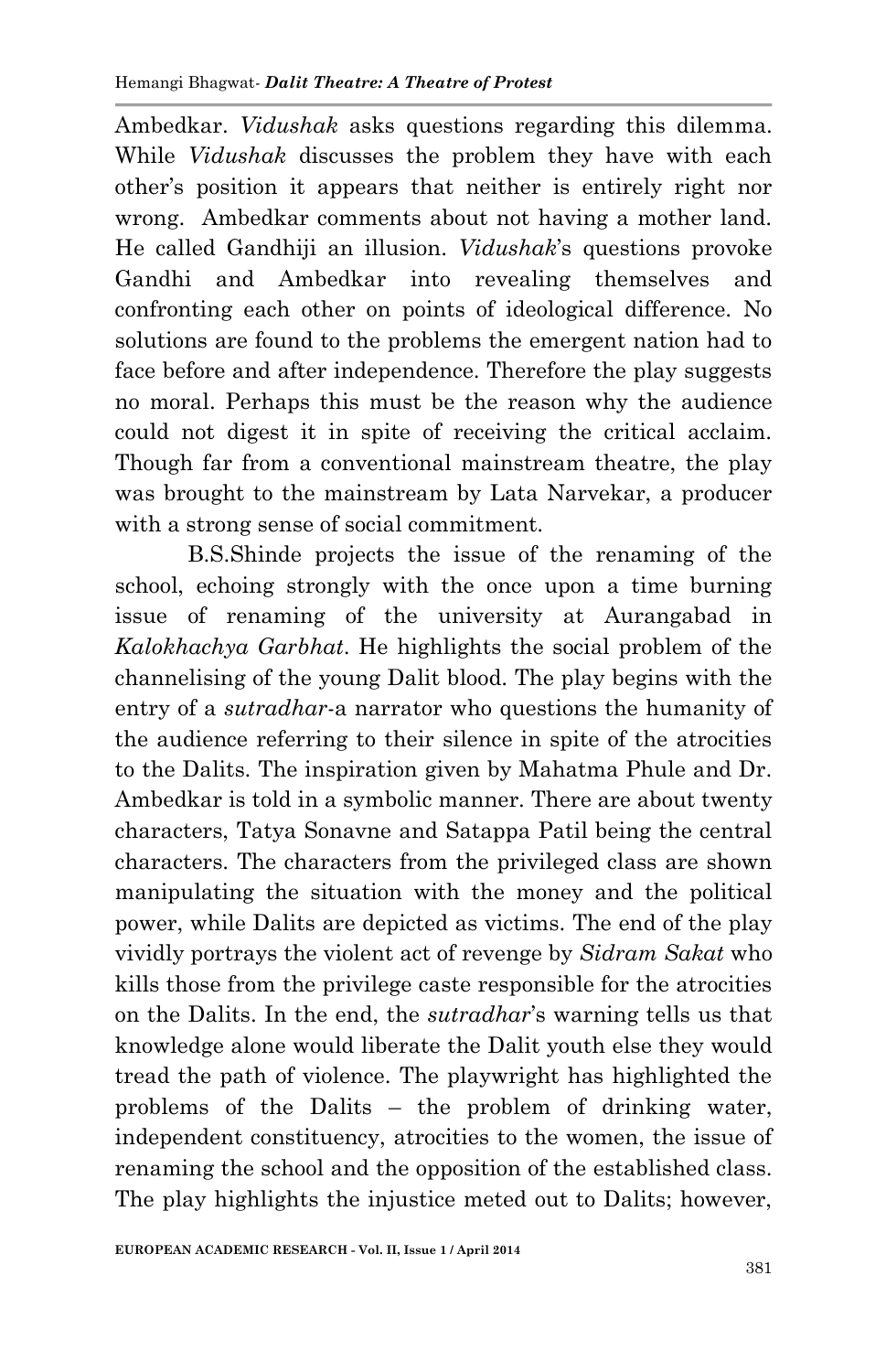too many scenes and characters have diluted the general impact one expects from the play.

*Thamba Ramrajya Yet Ahe* by Prakash Tribhuvan is written on the background of the renaming Marathwada University and the rise of conflict resulting among the Dalits/non-Dalits. The title itself indicates the folly in the concept of *Ram-rajya,* an ideal society.The playwright tells us with sarcasm that *Ram-rajya* is approaching fast perpetuating social injustice,wherein the Dalits are always at the receiving end.The central character is Ananda, an educated youth inspired with the teachings of Dr. Ambedkar who wishes to fight for the rights of his fellow villagers. The play begins with a scene from *Dashavatar*, with the known tale of the Lankaburning by Hanuman*;* what one witnesses is burning the school started for the dalit children. The episodes from *Ramayan* and *Mahabharat* are inserted between the scenes of the main story including the humiliation of Karna by Draupadi, Parshuram's massacre of the *Kshatriyas,*the Waman *avatar*, etc. The end of the play shows Ananda losing his life at the hands of the Patil*.* However there is a note of optimism since the *potraj* decides to educate his son inspired by Ananda's teachings. The portrayal of Ananda, the central character is quite impressive. The use of the folk-theatre and a multi-layered stage have made the play effective. The performance of the play at the Jawaharlal Nehru University at New Delhi received a phenomenal applause by the likes of Peter Brook, Badal Sircar, Habib tanvir and others. Hence *Thamba Ramrajya Yet Ahe* may be considered as one of the most effective plays of the Dalit theatre today.

*Jayakranti* by Prabhakar Dupare keeps on attacking the hypocrisies in the society. Texas Gaikwad had written *Amhi Deshache Marekari* in which there is an indirect criticism on Rashtriya Swayamsevak Sangha and its ideology. The play lacks a subtle tone else would have delivered the message in a more effective manner.

Thus, Dalit theatre today, with all its merits and drawbacks, constitutes a major trend in contemporary Indian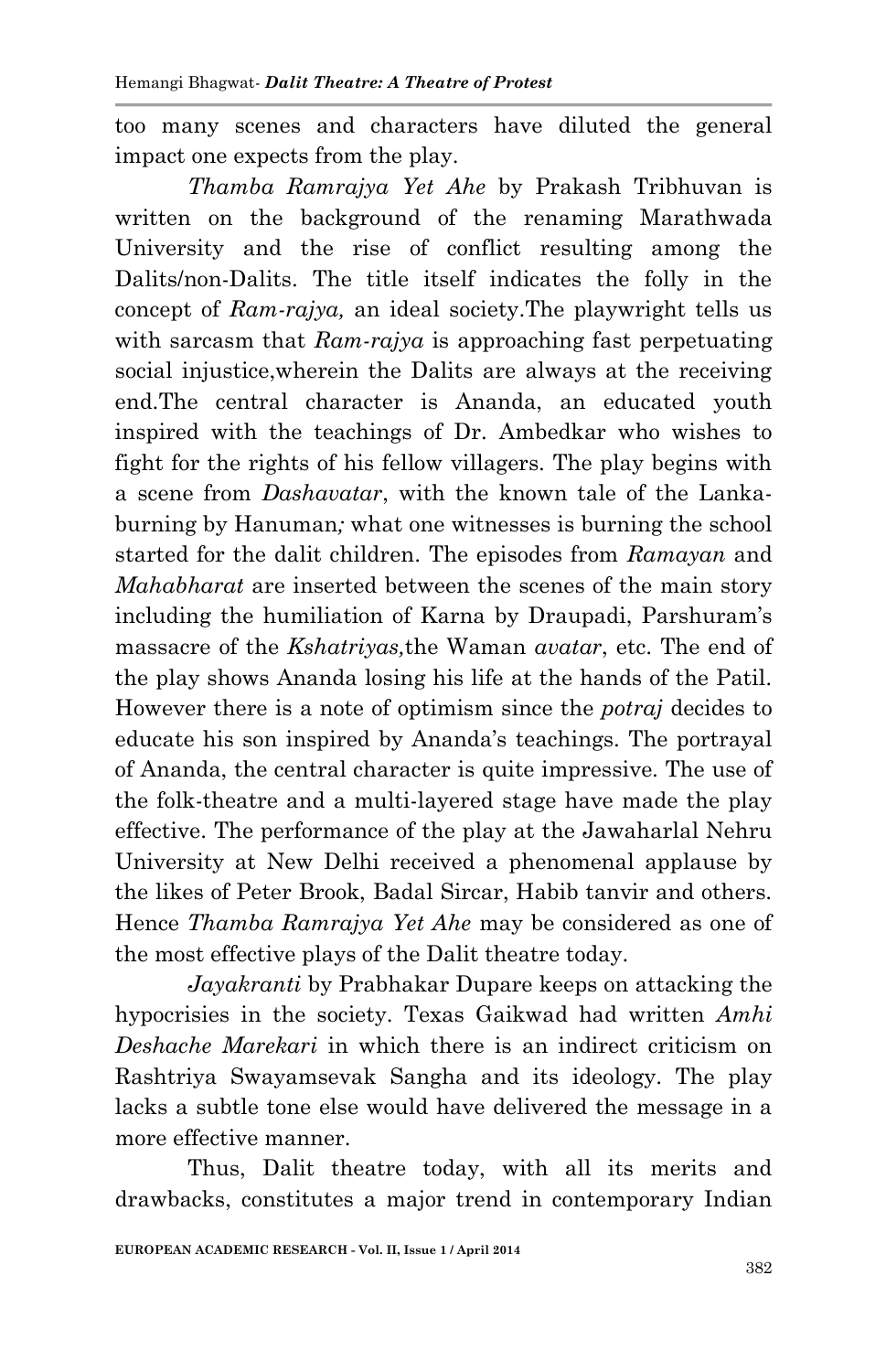political theatre.

## **Use of Street Theatre by the Dalit Theatre Movement:**

Street theatre is totally Indian in its nature and is a weapon for many to reach out to public without any technical means. Dalit theatre has, right since its inception, been a theatre of social commitment. It has kept its goals and means before the society, also drawing attention of the establishment. Through the genre of street theatre attempts are made to portray the Dalit life including the stories of their pain and their problems and the atrocities inflicted by the established class and their exploitation. Along with this, the revolt against traditions, superstitions and customs get manifested. There is a search of history, at the same time awareness of newly awakened selfidentity. In the *Natyakosh* edited by V.B.Deshpande, there is a mention of Prabhakar Dupare, a Dalit playwright, who has published a collection of street plays. This may be probably the first ever published collection of street plays in Maharashtra. Amar Ramteke and Rustam Achalkhamb have also significantly contributed to this field. Overall, Dalit theatre looks at street theatre as a weapon in the struggle for equality.In the Dalit theatre movement,street theatre gained significance due to the efforts of Kamlakar Dahat who believed in the strength of street theatre in forwarding the cause of the Dalit theatre. Dalit Theatres from Aurangabad, Kranti Theatre from Pune have contributed to the movement as well.

However as of today, Dalit theatre does not seem to have achieved this kind of status barring a few exceptions like the plays written by Datta Bhagat, Gajwi and a few others. One of the reasons of getting the ineffective plays by Dalit writers is stated as the lack of unavailability of a proscenium stage. Plays which have made a mark are precisely those which are rooted in the middle class Marathi tradition of playwriting. The only effort of using a folk form was that of *Jalsas* of Jyotiba Phule and Dr. Ambedkar which were created as an alternative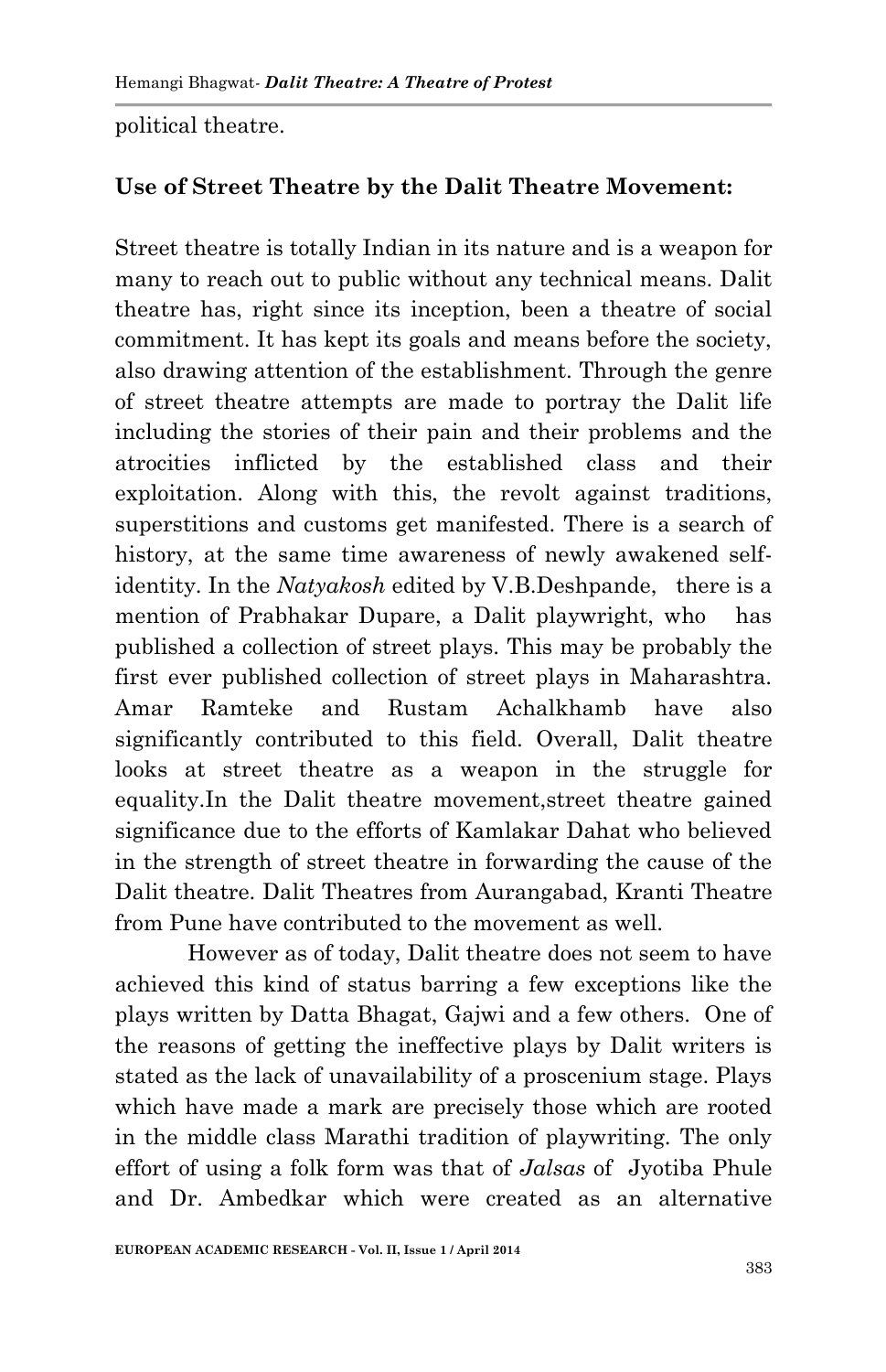theatre form, but they were too unrefined to be alternative as models today. So stories told by Dalits may be those of the underprivileged, but the form used is that of the privileged. One needs to evolve a form for the expression of the content; especially is case of theatre which is a performing art. This is observed in a few cases like *Thamba Ram-rajya Yet Ahe* by Prakash Tribhuvan, whose play has been successful from the performative aspect.

Often, Dalit theatre creates the impression of a lone voice of suffering or showing the one-sided portrayal of the problem. Also, the characters are often developed in connection to the circumstances, not as the flesh and blood characters essential for the dramatic impact. Though it is looked at as a weapon in their struggle by the Dalit writers, use of music, instruments like *dholaks* may make their theatre amusing. Most of the Dalit theatre appears to be capturing a mere historical moment. One observes a degree of stagnation in the movement of Dalit theatre since it does not seem to portray the problems of the urban Dalits, the changed lifestyles, for example. There is little sense of contemporaneity and it is the contemporaneity which is an important condition for any work to be called political.

However, against the background of the atrocities faced by the Dalits for generations and even today, Dalit plays like *Kalokhachya Garbhat* certainly seem to perform an important function of enlightening the Dalits and awaken the spirit of rebellion among them. It can be called as the theatre of the 'proletariat' in the truest sense of the term. Hence its significance as 'a social theatre' is to be acknowledged.

## **Notes:**

1. This was a tradition wherein element of devotion was stressed more than following the rituals in the orthodox religion. Also, emphasis was laid on eliminating caste discrimination.